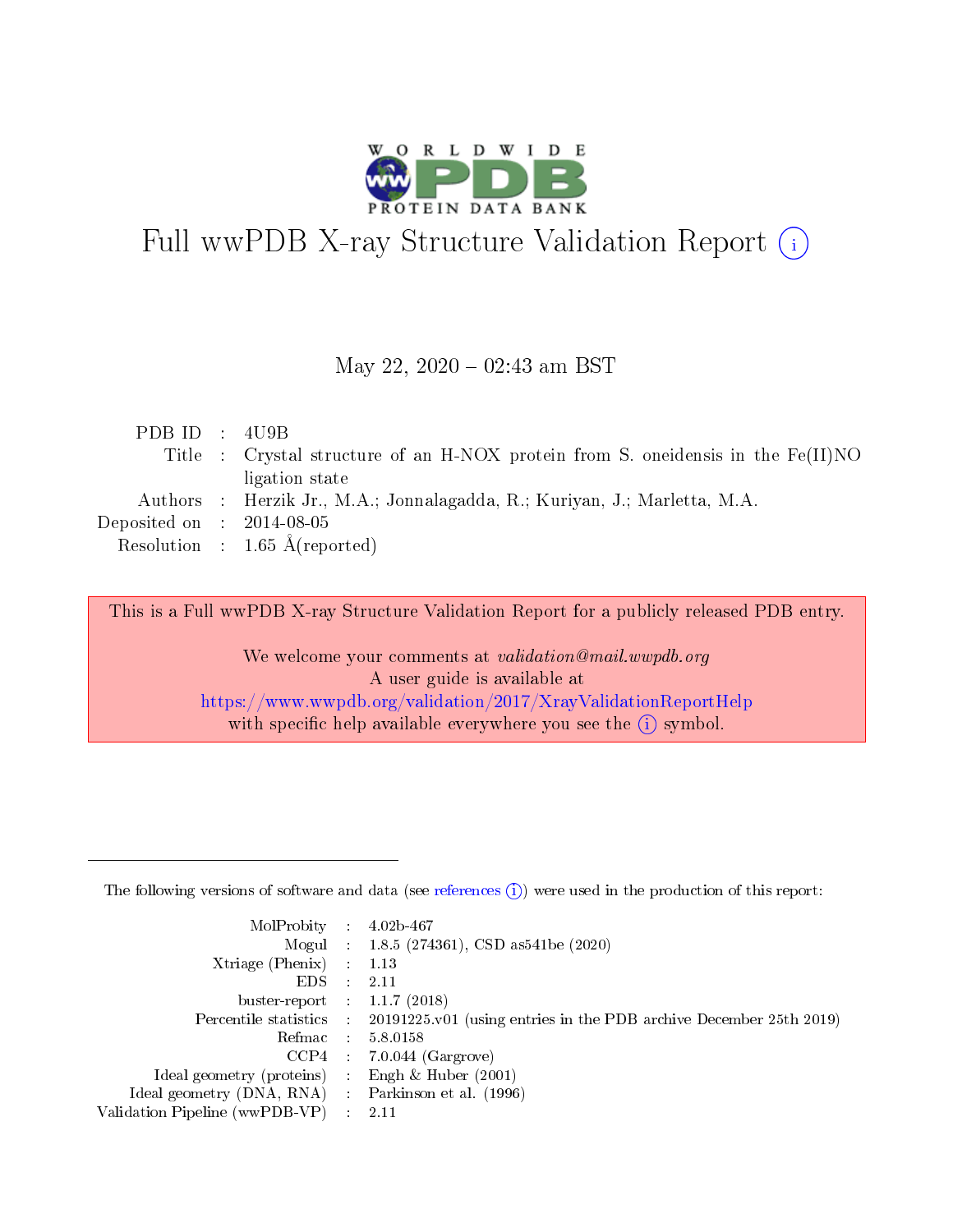# 1 [O](https://www.wwpdb.org/validation/2017/XrayValidationReportHelp#overall_quality)verall quality at a glance  $(i)$

The following experimental techniques were used to determine the structure: X-RAY DIFFRACTION

The reported resolution of this entry is 1.65 Å.

Percentile scores (ranging between 0-100) for global validation metrics of the entry are shown in the following graphic. The table shows the number of entries on which the scores are based.



| Metric                | Whole archive<br>$(\#\text{Entries})$ | Similar resolution<br>$(\#\text{Entries},\,\text{resolution}\,\,\text{range}(\textup{\AA}))$ |
|-----------------------|---------------------------------------|----------------------------------------------------------------------------------------------|
| $R_{free}$            | 130704                                | $1827(1.66-1.66)$                                                                            |
| Clashscore            | 141614                                | $1931(1.66-1.66)$                                                                            |
| Ramachandran outliers | 138981                                | $1891(1.66-1.66)$                                                                            |
| Sidechain outliers    | 138945                                | 1891 (1.66-1.66)                                                                             |
| RSRZ outliers         | 127900                                | 1791 (1.66-1.66)                                                                             |

The table below summarises the geometric issues observed across the polymeric chains and their fit to the electron density. The red, orange, yellow and green segments on the lower bar indicate the fraction of residues that contain outliers for  $>=3, 2, 1$  and 0 types of geometric quality criteria respectively. A grey segment represents the fraction of residues that are not modelled. The numeric value for each fraction is indicated below the corresponding segment, with a dot representing fractions  $\epsilon=5\%$  The upper red bar (where present) indicates the fraction of residues that have poor fit to the electron density. The numeric value is given above the bar.

| Mol       | $\sim$ 1<br>hain | Length | Quality of chain |
|-----------|------------------|--------|------------------|
|           |                  |        | 9%               |
| <u>д.</u> | . .              | 187    | 93%              |

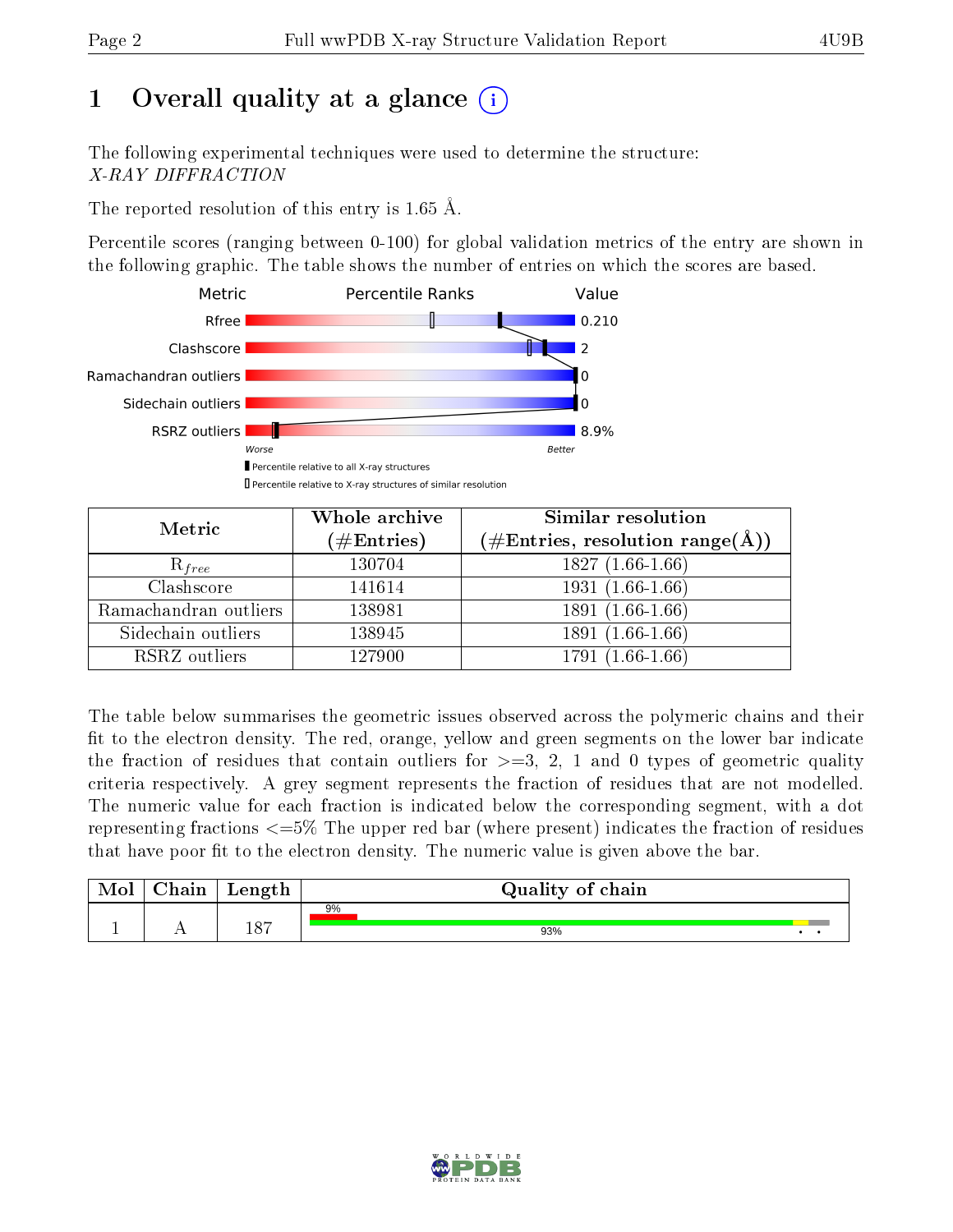# 2 Entry composition (i)

There are 7 unique types of molecules in this entry. The entry contains 3097 atoms, of which 1475 are hydrogens and 0 are deuteriums.

In the tables below, the ZeroOcc column contains the number of atoms modelled with zero occupancy, the AltConf column contains the number of residues with at least one atom in alternate conformation and the Trace column contains the number of residues modelled with at most 2 atoms.

Molecule 1 is a protein called NO-binding heme-dependent sensor protein.

| Mol | $\blacksquare$ Chain $\blacksquare$ | $\perp$ Residues |               |     | Atoms |     |     |    | $\text{ZeroOcc} \mid \text{AltConf} \mid \text{Trace}$ |  |
|-----|-------------------------------------|------------------|---------------|-----|-------|-----|-----|----|--------------------------------------------------------|--|
|     |                                     | 180              | Total<br>2881 | 920 | 1437  | 252 | 260 | 12 |                                                        |  |

There are 6 discrepancies between the modelled and reference sequences:

| Chain | Residue | Modelled   | Actual | Comment        | Reference  |
|-------|---------|------------|--------|----------------|------------|
|       | 182     | GLU        |        | expression tag | UNP Q8EF49 |
|       | 183     | <b>ASN</b> |        | expression tag | UNP Q8EF49 |
|       | 184     | LEU        |        | expression tag | UNP Q8EF49 |
|       | 185     | TYR.       |        | expression tag | UNP Q8EF49 |
|       | 186     | <b>PHE</b> |        | expression tag | UNP Q8EF49 |
|       | 187     | GLN        |        | expression tag | UNP Q8EF49 |

 Molecule 2 is PROTOPORPHYRIN IX CONTAINING FE (three-letter code: HEM) (formula:  $C_{34}H_{32}FeN_4O_4$ .



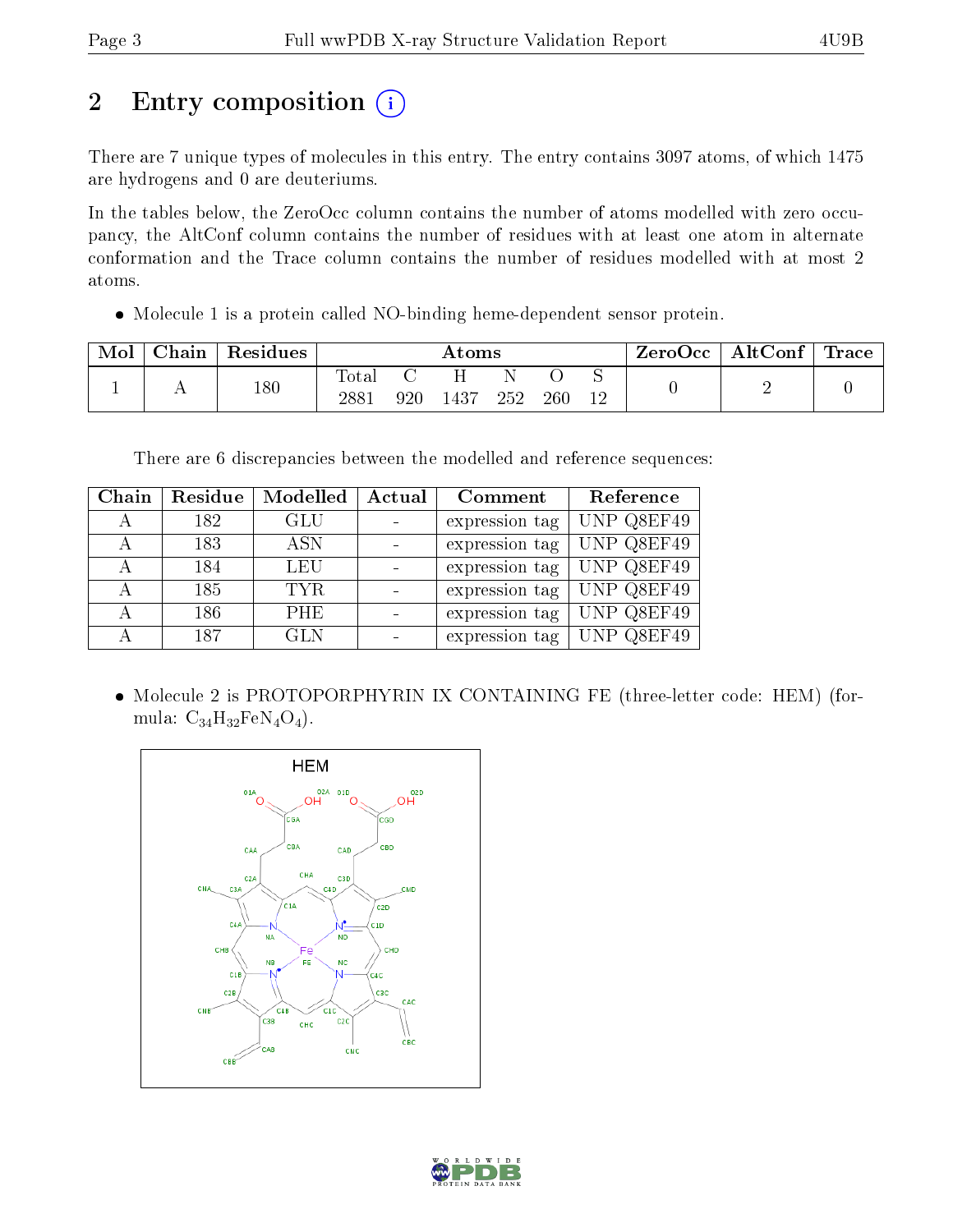|  | Chain   Residues | Atoms |    |                       |    | $\rm ZeroOcc$   Alt $\rm Conf$ |  |  |  |
|--|------------------|-------|----|-----------------------|----|--------------------------------|--|--|--|
|  |                  | fotal |    | $\cdot$ C Fe H $\sim$ |    | -N-                            |  |  |  |
|  |                  |       | 34 |                       | 30 |                                |  |  |  |

Molecule 3 is NITRIC OXIDE (three-letter code: NO) (formula: NO).

| <b>NO</b>               |  |
|-------------------------|--|
| $N$ $\bullet$ $\bullet$ |  |

|  | $\text{Mol}$   Chain   Residues | Atoms | $ZeroOcc \mid AltConf$ |
|--|---------------------------------|-------|------------------------|
|  |                                 | Total |                        |

Molecule 4 is ZINC ION (three-letter code: ZN) (formula: Zn).

|  | $\boxed{\text{Mol}$ Chain   Residues | – Atoms | ZeroOcc   AltConf |  |
|--|--------------------------------------|---------|-------------------|--|
|  |                                      | Total   |                   |  |

 $\bullet$  Molecule 5 is PHOSPHATE ION (three-letter code: PO4) (formula:  $\mathrm{O_4P})$ .

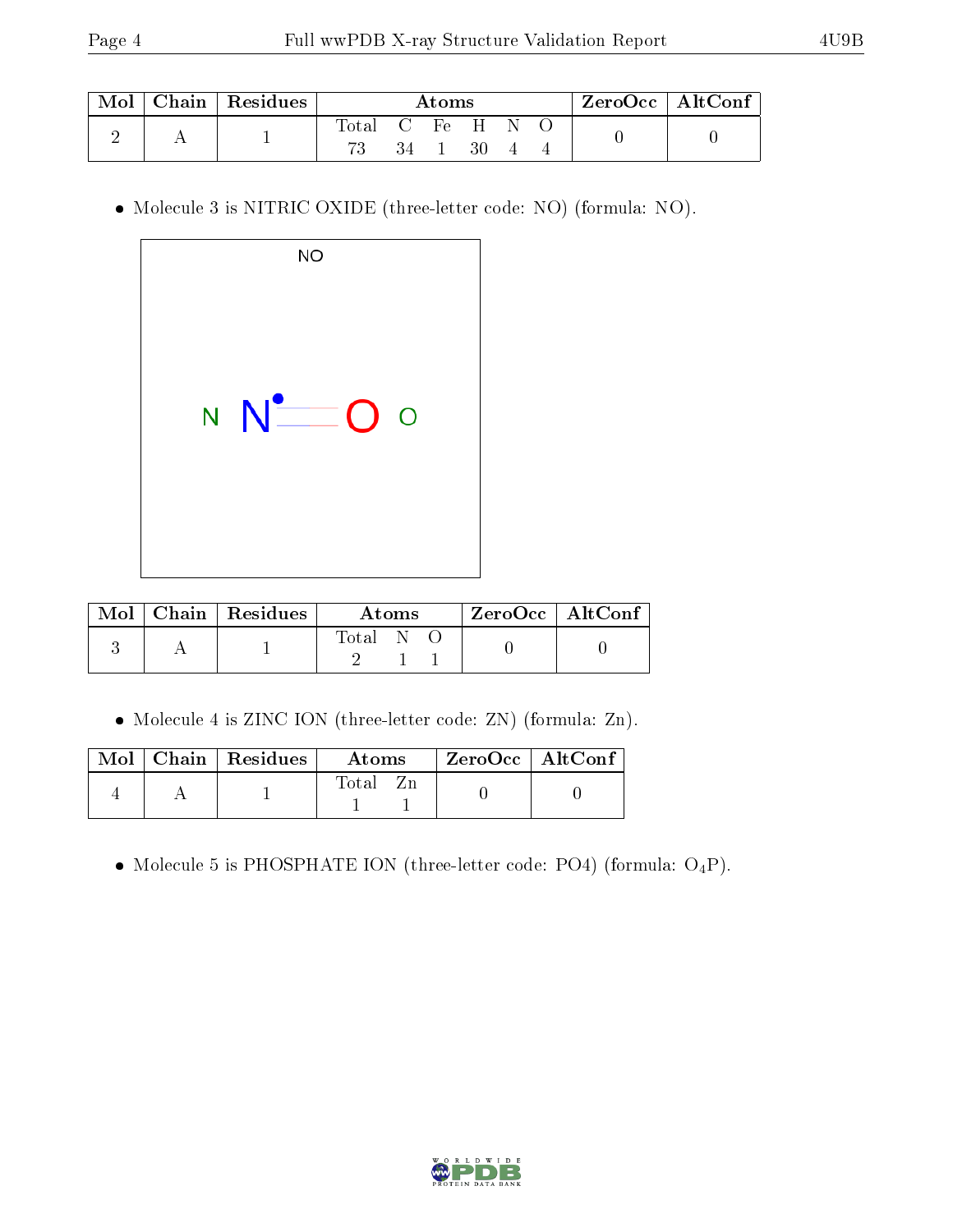

|  | $Mol$   Chain   Residues |             | Atoms |  | $ZeroOcc$   AltConf |
|--|--------------------------|-------------|-------|--|---------------------|
|  |                          | $\rm Total$ |       |  |                     |

• Molecule 6 is GLYCEROL (three-letter code: GOL) (formula:  $C_3H_8O_3$ ).



|  | $\text{Mol}$   Chain   Residues | Atoms.      |  |    |  | $ZeroOcc \mid Alt\overline{Conf}$ |  |
|--|---------------------------------|-------------|--|----|--|-----------------------------------|--|
|  |                                 | Total C H O |  | 83 |  |                                   |  |

 $\bullet\,$  Molecule 7 is water.

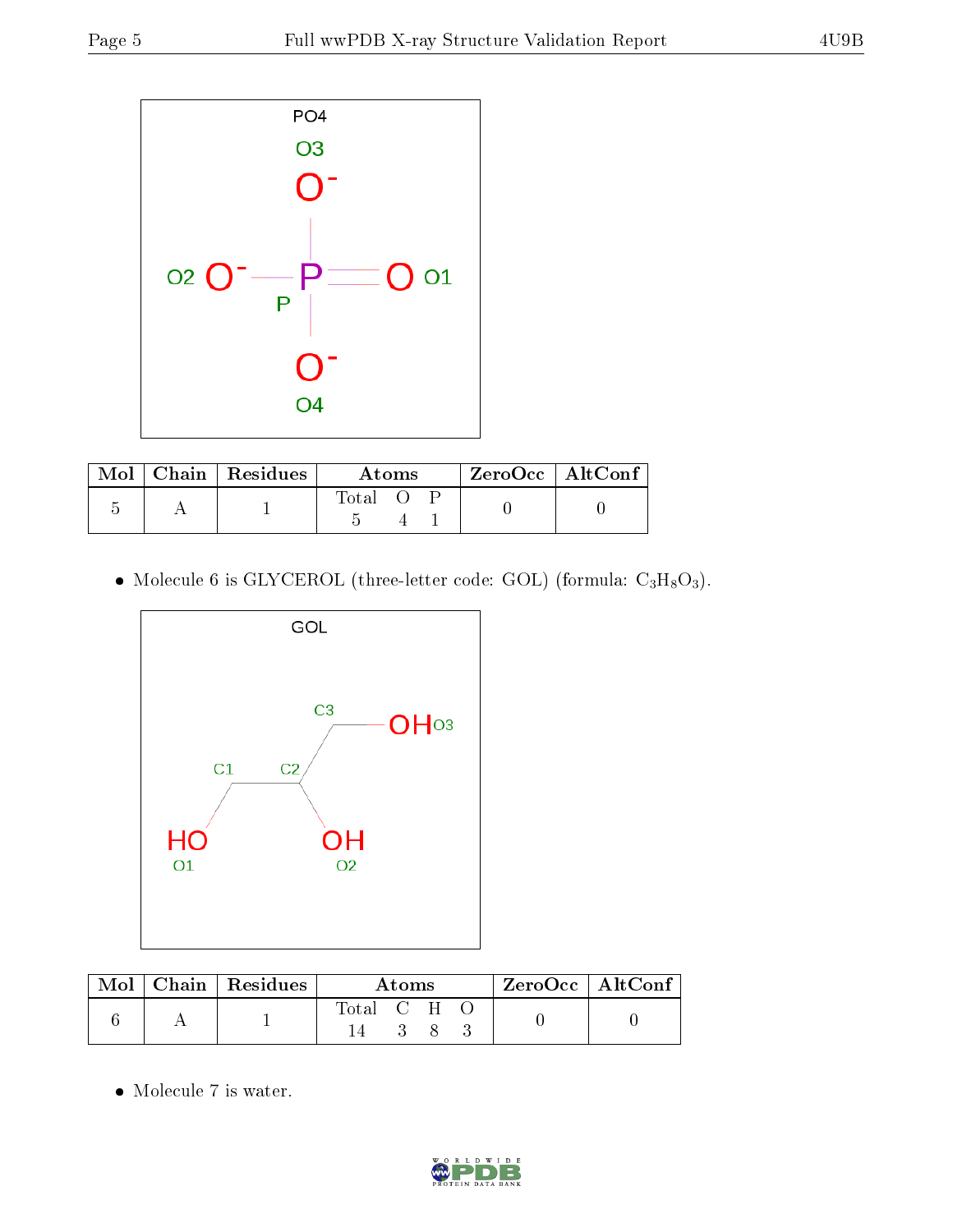|  | $Mol$   Chain   Residues | Atoms | $ZeroOcc \mid AltConf$ |  |
|--|--------------------------|-------|------------------------|--|
|  | 1 ດ 1                    | Total |                        |  |

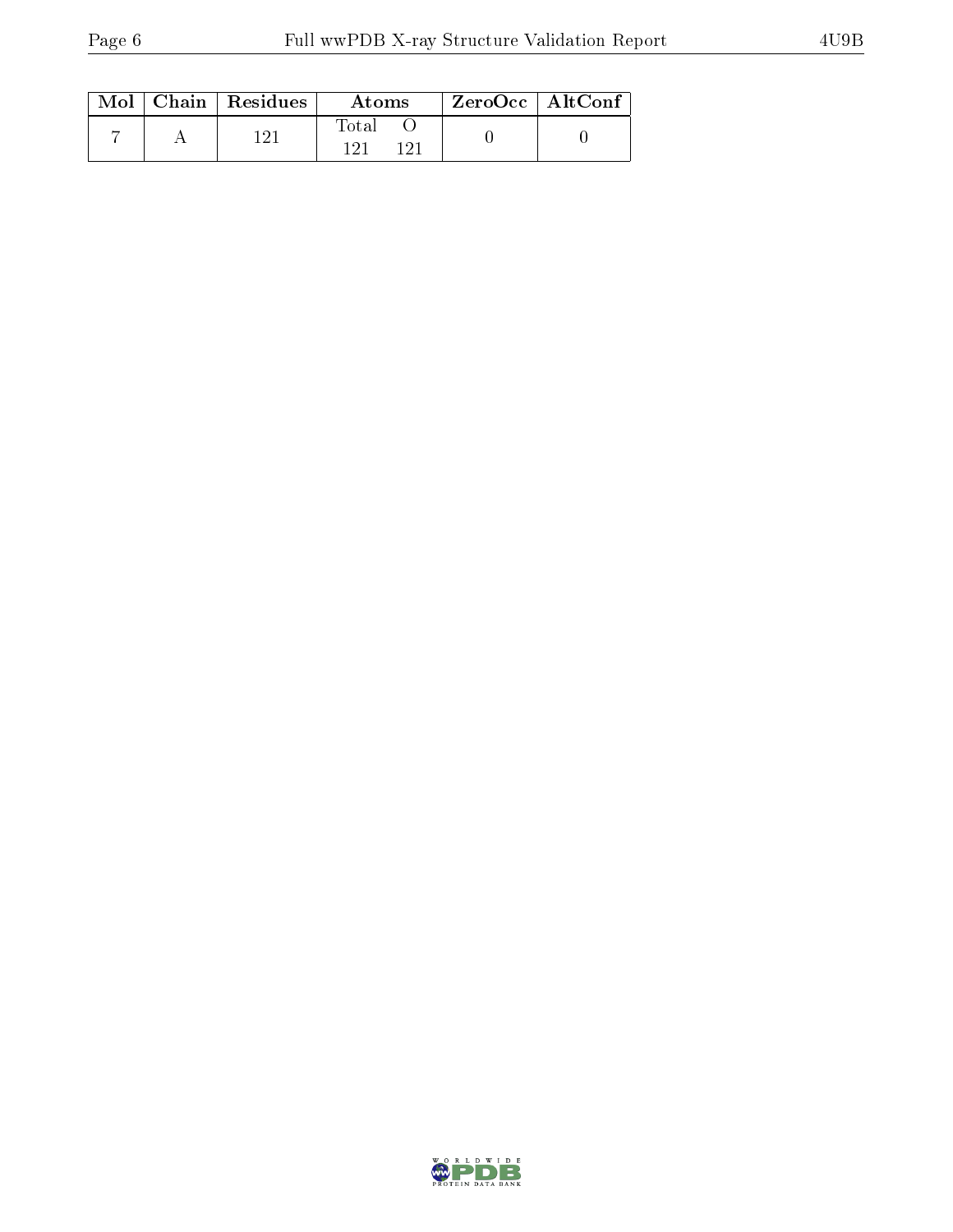## 3 Residue-property plots  $(i)$

These plots are drawn for all protein, RNA and DNA chains in the entry. The first graphic for a chain summarises the proportions of the various outlier classes displayed in the second graphic. The second graphic shows the sequence view annotated by issues in geometry and electron density. Residues are color-coded according to the number of geometric quality criteria for which they contain at least one outlier: green  $= 0$ , yellow  $= 1$ , orange  $= 2$  and red  $= 3$  or more. A red dot above a residue indicates a poor fit to the electron density (RSRZ  $> 2$ ). Stretches of 2 or more consecutive residues without any outlier are shown as a green connector. Residues present in the sample, but not in the model, are shown in grey.

• Molecule 1: NO-binding heme-dependent sensor protein



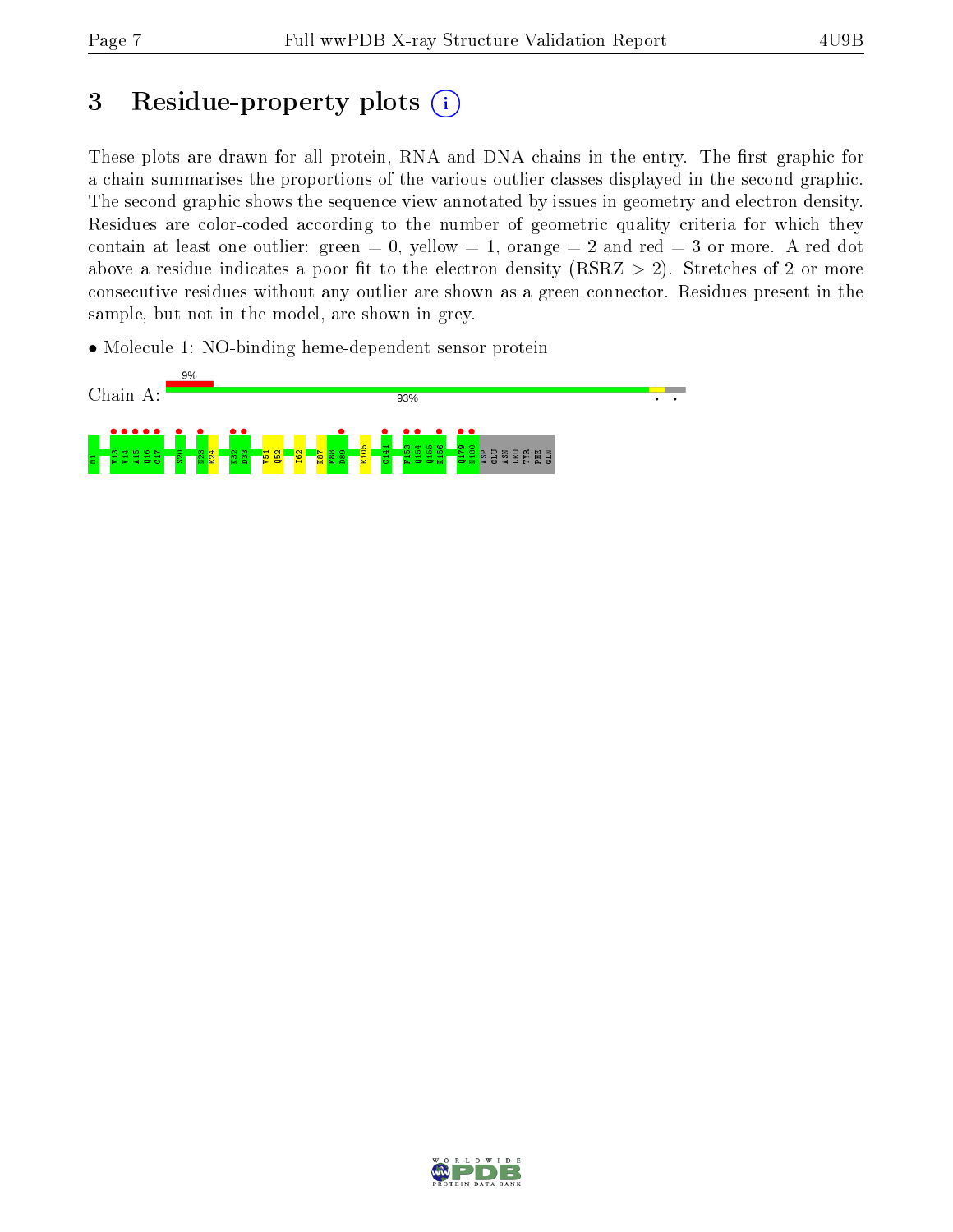## 4 Data and refinement statistics  $(i)$

| Property                                                             | Value                                              | Source     |
|----------------------------------------------------------------------|----------------------------------------------------|------------|
| Space group                                                          | $P$ $\overline{21}$ $\overline{21}$ $\overline{2}$ | Depositor  |
| Cell constants                                                       | $86.72\text{\AA}$<br>67.64Å<br>33.82Å              | Depositor  |
| a, b, c, $\alpha$ , $\beta$ , $\gamma$                               | $90.00^\circ$<br>$90.00^{\circ}$ $90.00^{\circ}$   |            |
| Resolution $(A)$                                                     | 33.82<br>$-1.65$                                   | Depositor  |
|                                                                      | $33.82 = 1.65$                                     | <b>EDS</b> |
| $\%$ Data completeness                                               | $98.5(33.82 - 1.65)$                               | Depositor  |
| (in resolution range)                                                | 99.7 (33.82-1.65)                                  | <b>EDS</b> |
| $R_{merge}$                                                          | 0.03                                               | Depositor  |
| $\mathbf{R}_{\underline{sym}}$                                       | (Not available)                                    | Depositor  |
| $\langle I/\sigma(I) \rangle^{-1}$                                   | $1.73$ (at 1.65Å)                                  | Xtriage    |
| Refinement program                                                   | PHENIX (phenix.refine: 1.9 1692)                   | Depositor  |
| $R, R_{free}$                                                        | $\overline{0.168}$ ,<br>0.203                      | Depositor  |
|                                                                      | $0.174$ ,<br>0.210                                 | DCC        |
| $R_{free}$ test set                                                  | 1235 reflections $(5.02\%)$                        | wwPDB-VP   |
| Wilson B-factor $(A^2)$                                              | $21.6\,$                                           | Xtriage    |
| Anisotropy                                                           | 0.595                                              | Xtriage    |
| Bulk solvent $k_{sol}(e/\mathring{A}^3)$ , $B_{sol}(\mathring{A}^2)$ | $0.46$ , 48.3                                      | EDS.       |
| L-test for twinning <sup>2</sup>                                     | $< L >$ = 0.48, $< L2$ = 0.31                      | Xtriage    |
| Estimated twinning fraction                                          | No twinning to report.                             | Xtriage    |
| $\overline{F_o, F_c}$ correlation                                    | 0.97                                               | <b>EDS</b> |
| Total number of atoms                                                | 3097                                               | wwPDB-VP   |
| Average B, all atoms $(A^2)$                                         | 34.0                                               | wwPDB-VP   |

Xtriage's analysis on translational NCS is as follows: The largest off-origin peak in the Patterson function is  $6.49\%$  of the height of the origin peak. No significant pseudotranslation is detected.

<sup>&</sup>lt;sup>2</sup>Theoretical values of  $\langle |L| \rangle$ ,  $\langle L^2 \rangle$  for acentric reflections are 0.5, 0.333 respectively for untwinned datasets, and 0.375, 0.2 for perfectly twinned datasets.



<span id="page-7-1"></span><span id="page-7-0"></span><sup>1</sup> Intensities estimated from amplitudes.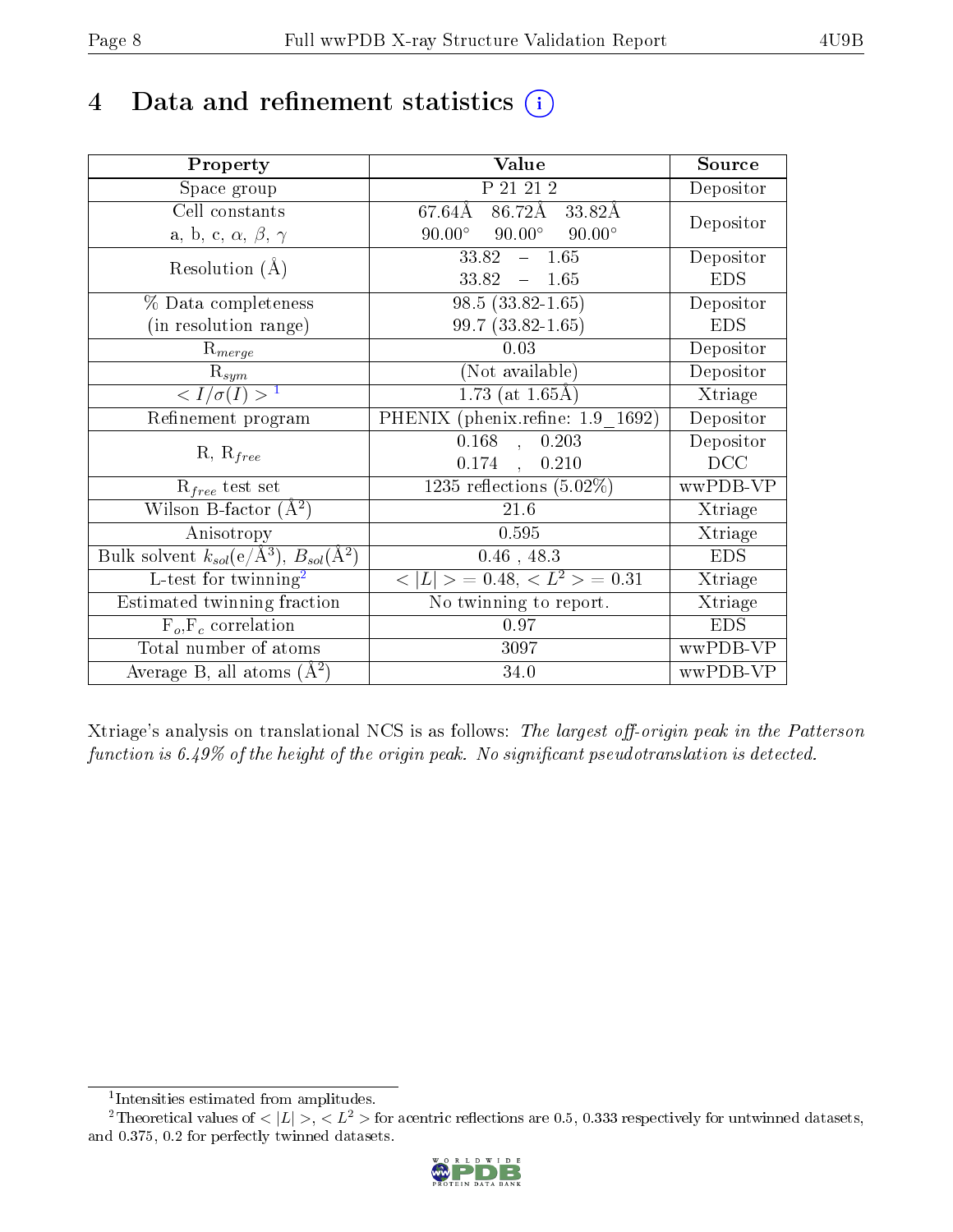# 5 Model quality  $(i)$

## 5.1 Standard geometry  $\overline{()}$

Bond lengths and bond angles in the following residue types are not validated in this section: GOL, ZN, PO4, HEM, NO

The Z score for a bond length (or angle) is the number of standard deviations the observed value is removed from the expected value. A bond length (or angle) with  $|Z| > 5$  is considered an outlier worth inspection. RMSZ is the root-mean-square of all Z scores of the bond lengths (or angles).

| $Mol$   Chain |      | Bond lengths                    |      | Bond angles |
|---------------|------|---------------------------------|------|-------------|
|               |      | RMSZ $ #Z  > 5$ RMSZ $ #Z  > 5$ |      |             |
|               | 0.25 | 0/1481                          | 0.41 | 0/2001      |

There are no bond length outliers.

There are no bond angle outliers.

There are no chirality outliers.

There are no planarity outliers.

### 5.2 Too-close contacts  $(i)$

In the following table, the Non-H and H(model) columns list the number of non-hydrogen atoms and hydrogen atoms in the chain respectively. The H(added) column lists the number of hydrogen atoms added and optimized by MolProbity. The Clashes column lists the number of clashes within the asymmetric unit, whereas Symm-Clashes lists symmetry related clashes.

| Mol |   |      | Chain   Non-H   $H (model)$ | H(added) | $Clashes$   Symm-Clashes |
|-----|---|------|-----------------------------|----------|--------------------------|
|     |   | 1444 | 1437                        | 1437     |                          |
|     |   | 43   | 30                          | 30       |                          |
|     |   |      |                             |          |                          |
|     |   |      |                             |          |                          |
|     | Α |      |                             |          |                          |
|     |   |      |                             |          |                          |
|     |   | 121  |                             |          |                          |
|     |   | 1622 | 1475                        | 1475     |                          |

The all-atom clashscore is defined as the number of clashes found per 1000 atoms (including hydrogen atoms). The all-atom clashscore for this structure is 2.

All (5) close contacts within the same asymmetric unit are listed below, sorted by their clash magnitude.

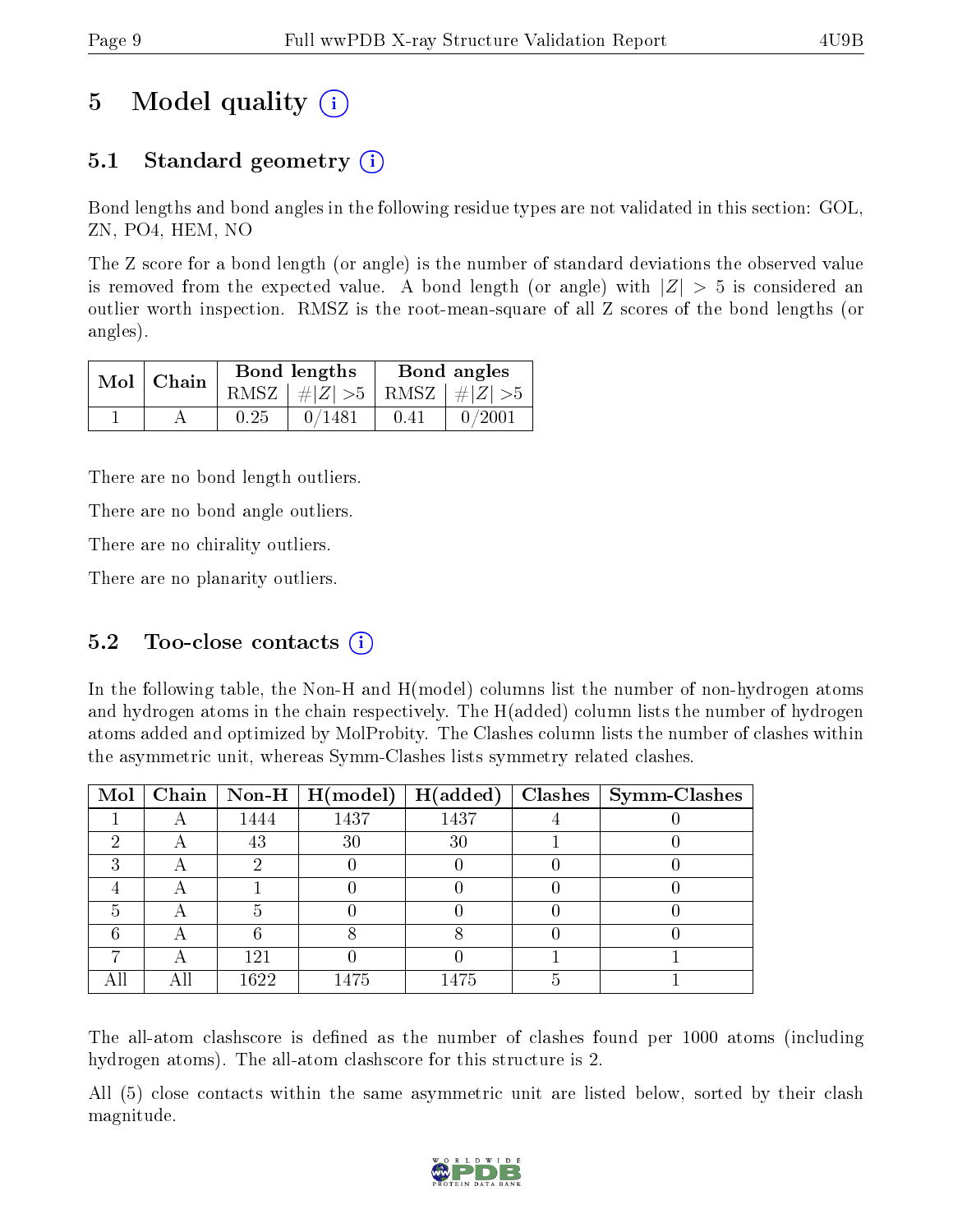| Atom-1              | Atom-2                       | Interatomic<br>distance $(A)$ | Clash<br>overlap (Å |
|---------------------|------------------------------|-------------------------------|---------------------|
| 1: A:52: GLN: HA    | 1:A:62:ILE:HD13              | 1.76                          | 0.68                |
| 1:A:24:GLU:OE1      | 7: A:301:HOH:O               | 2.14                          | 0.65                |
| $2:A:201.$ HEM:HBC2 | $2:A:20\overline{1:HEM:HHD}$ | 182                           | 0.62                |
| 1: A:51:VAL:HG12    | 1:A:62:ILE:HD11              | 1.92                          | 0.51                |
| 1: A:87:IXS:NZ      | 1: A: 105: GLU: OE2          | 2.45                          | N 48                |

All (1) symmetry-related close contacts are listed below. The label for Atom-2 includes the symmetry operator and encoded unit-cell translations to be applied.

| Atom-1 | Atom-2                               | Interatomic<br>distance $(A)$ | Clash<br>overlap $(A)$ |
|--------|--------------------------------------|-------------------------------|------------------------|
|        | 7:A:325:HOH:O   7:A:340:HOH:O[1 554] |                               |                        |

### 5.3 Torsion angles (i)

#### 5.3.1 Protein backbone  $(i)$

In the following table, the Percentiles column shows the percent Ramachandran outliers of the chain as a percentile score with respect to all X-ray entries followed by that with respect to entries of similar resolution.

The Analysed column shows the number of residues for which the backbone conformation was analysed, and the total number of residues.

| Mol   Chain | Analysed                                | Favoured   Allowed   Outliers   Percentiles |  |                         |
|-------------|-----------------------------------------|---------------------------------------------|--|-------------------------|
|             | $180/187 (96\%)$   175 (97\%)   5 (3\%) |                                             |  | $\vert$ 100 100 $\vert$ |

There are no Ramachandran outliers to report.

#### 5.3.2 Protein sidechains (i)

In the following table, the Percentiles column shows the percent sidechain outliers of the chain as a percentile score with respect to all X-ray entries followed by that with respect to entries of similar resolution.

The Analysed column shows the number of residues for which the sidechain conformation was analysed, and the total number of residues.

| Mol   Chain | Analysed                       | Rotameric   Outliers   Percentiles |                                                              |  |
|-------------|--------------------------------|------------------------------------|--------------------------------------------------------------|--|
|             | $161/166$ (97\%)   161 (100\%) |                                    | $\begin{array}{ c c c c c }\n\hline\n100 & 100\n\end{array}$ |  |

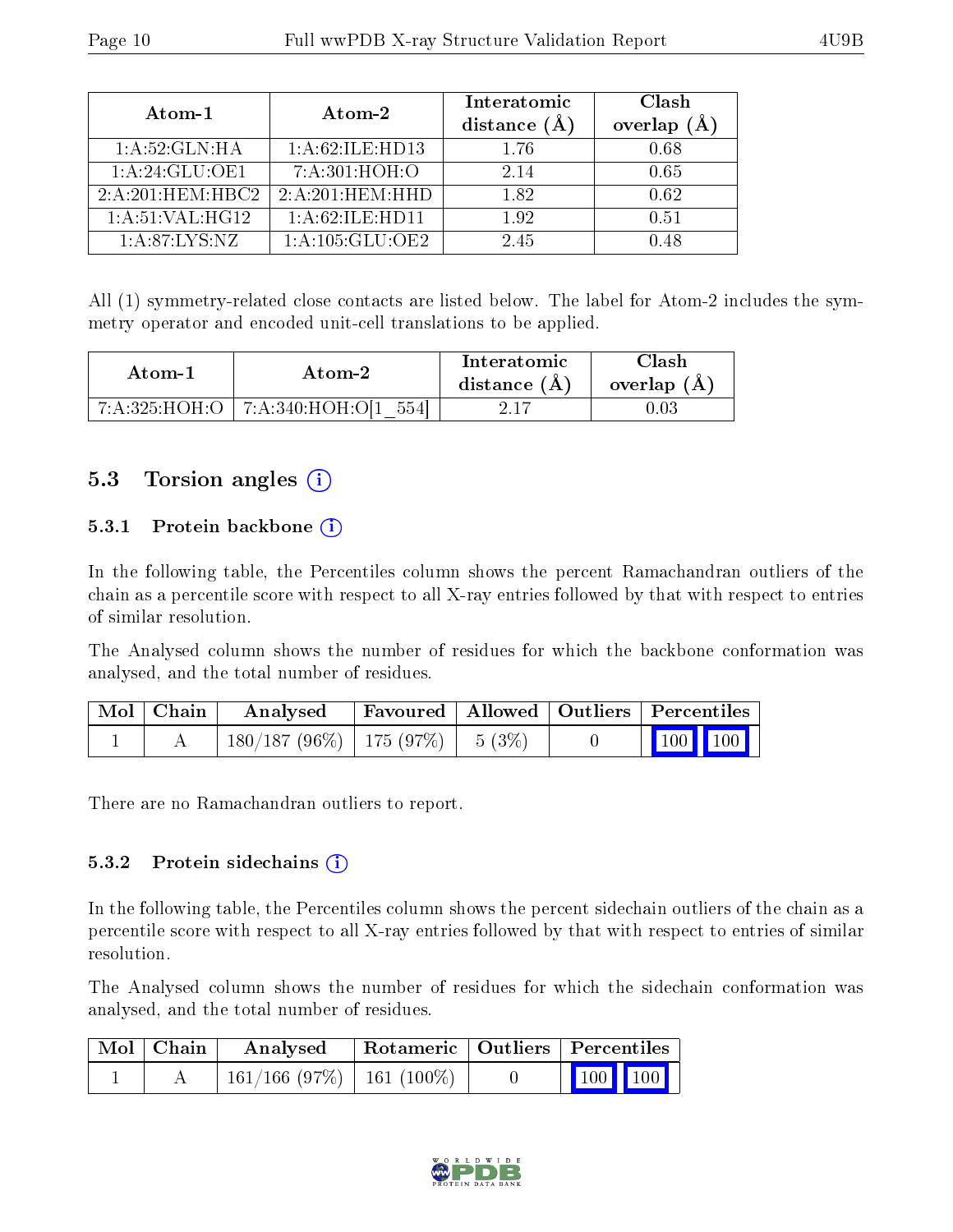There are no protein residues with a non-rotameric sidechain to report.

Some sidechains can be flipped to improve hydrogen bonding and reduce clashes. There are no such sidechains identified.

#### $5.3.3$  RNA  $(i)$

There are no RNA molecules in this entry.

#### 5.4 Non-standard residues in protein, DNA, RNA chains (i)

There are no non-standard protein/DNA/RNA residues in this entry.

#### 5.5 Carbohydrates (i)

There are no carbohydrates in this entry.

#### 5.6 Ligand geometry  $(i)$

Of 5 ligands modelled in this entry, 1 is monoatomic - leaving 4 for Mogul analysis.

In the following table, the Counts columns list the number of bonds (or angles) for which Mogul statistics could be retrieved, the number of bonds (or angles) that are observed in the model and the number of bonds (or angles) that are defined in the Chemical Component Dictionary. The Link column lists molecule types, if any, to which the group is linked. The Z score for a bond length (or angle) is the number of standard deviations the observed value is removed from the expected value. A bond length (or angle) with  $|Z| > 2$  is considered an outlier worth inspection. RMSZ is the root-mean-square of all Z scores of the bond lengths (or angles).

|                 | Mol<br>Type     |       | Res |      | <b>Bond lengths</b> |      |             | Bond angles |      |             |
|-----------------|-----------------|-------|-----|------|---------------------|------|-------------|-------------|------|-------------|
|                 |                 | Chain |     | Link | Counts              | RMSZ | # $ Z  > 2$ | Counts      | RMSZ | # $ Z  > 2$ |
| $\overline{2}$  | <b>HEM</b>      |       | 201 | 3    | 27,50,50            | 2.09 | 6(22%)      | 17,82,82    | 1.52 | 5(29%)      |
| 3               | NΟ              |       | 202 | 2    | 0,1,1               | 0.00 |             | $\equiv$    |      |             |
| 5               | PO <sub>4</sub> |       | 204 |      | 4,4,4               | 0.91 |             | 6.6.6       | 0.44 |             |
| $6\phantom{.}6$ | GOL             |       | 205 |      | 5,5,5               | 0.36 |             | 5.5,5       | 0.20 |             |

In the following table, the Chirals column lists the number of chiral outliers, the number of chiral centers analysed, the number of these observed in the model and the number defined in the Chemical Component Dictionary. Similar counts are reported in the Torsion and Rings columns. '-' means no outliers of that kind were identified.

|         |     |  | Mol   Type   Chain   Res   Link   Chirals   Torsions   Rings |  |
|---------|-----|--|--------------------------------------------------------------|--|
| - HEM - | 201 |  | $\mid 0/6/54/54 \mid$                                        |  |

Continued on next page...

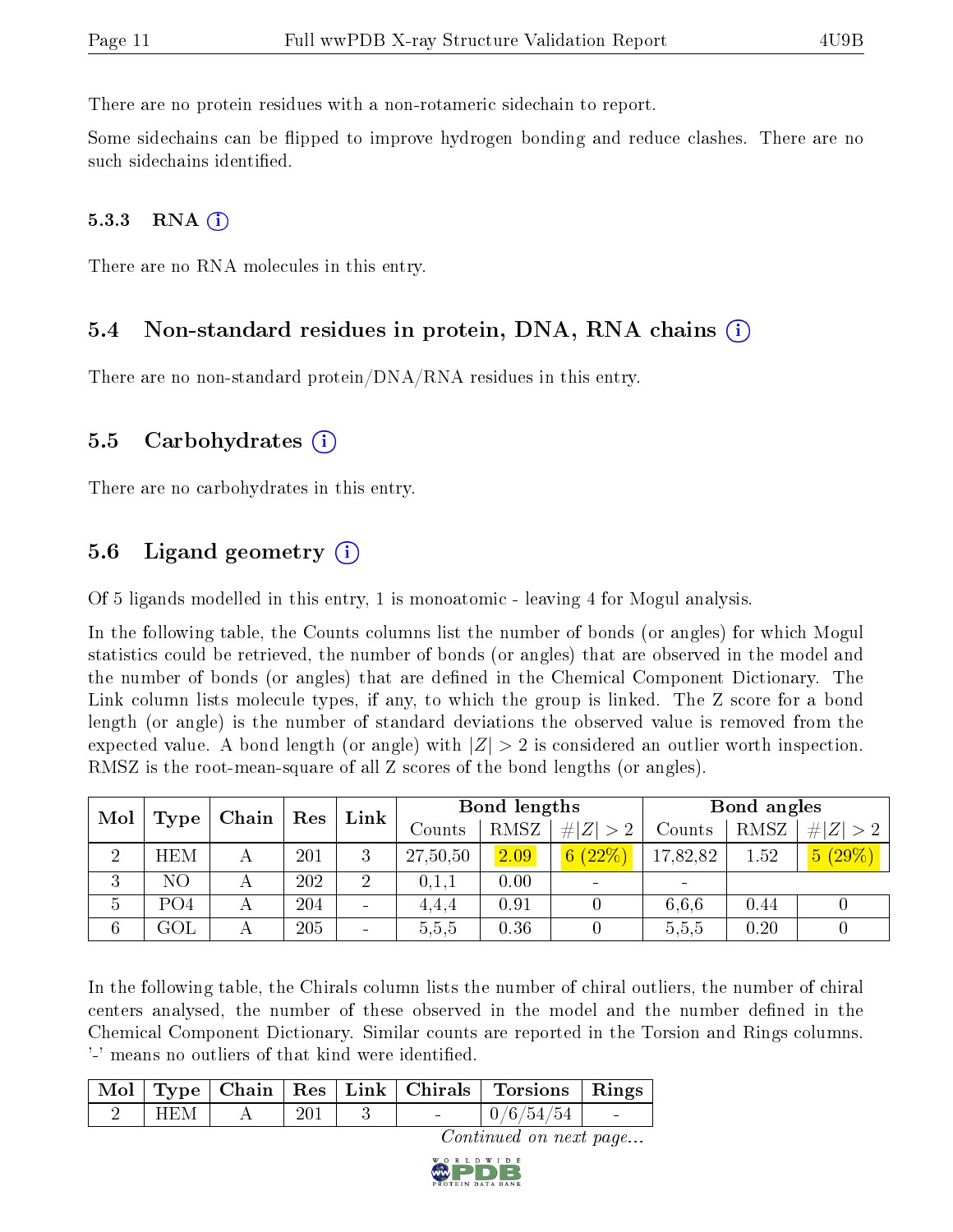Continued from previous page...

|       |     |  | Mol   Type   Chain   Res   Link   Chirals   Torsions   Rings |                |
|-------|-----|--|--------------------------------------------------------------|----------------|
| - GOL | 205 |  | 1/4/4/4                                                      | <b>Service</b> |

All (6) bond length outliers are listed below:

| Mol            | Chain | Res | Type       | Atoms                            | Z       | Observed $(A)$ | Ideal(A |
|----------------|-------|-----|------------|----------------------------------|---------|----------------|---------|
| $\overline{2}$ |       | 201 | <b>HEM</b> | $C3D-C2D$                        | 5.22    | 1.53           | 1.37    |
| $\overline{2}$ |       | 201 | <b>HEM</b> | $C3C-C2C$                        | $-4.39$ | 1.34           | 1.40    |
| $\overline{2}$ |       | 201 | <b>HEM</b> | $C3B-C2B$                        | $-3.80$ | 1.35           | 1.40    |
| $\overline{2}$ |       | 201 | <b>HEM</b> | C <sub>3</sub> C-C <sub>AC</sub> | 3.77    | 1.55           | 1.47    |
| $\overline{2}$ |       | 201 | <b>HEM</b> | $C3B-CAB$                        | 3.56    | 1.55           | 1.47    |
| $\overline{2}$ |       | 201 |            | CAA-C2A                          | 2.08    | 1.55           | 1.52    |

All (5) bond angle outliers are listed below:

| Mol | Chain | Res | Type       | Atoms         |         | Observed $\binom{o}{c}$ | Ideal(°) |
|-----|-------|-----|------------|---------------|---------|-------------------------|----------|
| 2   |       | 201 | <b>HEM</b> | $CMB-C2B-C3B$ | 2.86    | 130.03                  | 124.68   |
| 2   |       | 201 | <b>HEM</b> | $CMA-C3A-C4A$ | $-2.51$ | 124.60                  | 128.46   |
| 2   |       | 201 | HEM        | CAD-CBD-CGD   | $-2.38$ | 108.68                  | 112.67   |
| 9   |       | 201 | HEM        | $C1D-C2D-C3D$ | $-2.27$ | 105.42                  | 107.00   |
|     |       | 201 | <b>HEM</b> | $C4A-C3A-C2A$ | 2.04    | 108.42                  | 107.00   |

There are no chirality outliers.

All (4) torsion outliers are listed below:

| Mol | Chain | Res | Type | Atoms               |
|-----|-------|-----|------|---------------------|
|     |       | 205 | GOL. | $O1 - C1 - C2 - O2$ |
| 6   |       | 205 | GOL. | $O1-C1-C2-C3$       |
| 6   |       | 205 | GOL. | Q2-C2-C3-Q3         |
| Б   |       | 205 | GOL. | $C1-C2-C3-O3$       |

There are no ring outliers.

1 monomer is involved in 1 short contact:

|  |             | Mol   Chain   Res   Type   Clashes   Symm-Clashes |
|--|-------------|---------------------------------------------------|
|  | $201$   HEM |                                                   |

The following is a two-dimensional graphical depiction of Mogul quality analysis of bond lengths, bond angles, torsion angles, and ring geometry for all instances of the Ligand of Interest. In addition, ligands with molecular weight > 250 and outliers as shown on the validation Tables will also be included. For torsion angles, if less then 5% of the Mogul distribution of torsion angles is within 10 degrees of the torsion angle in question, then that torsion angle is considered an outlier.

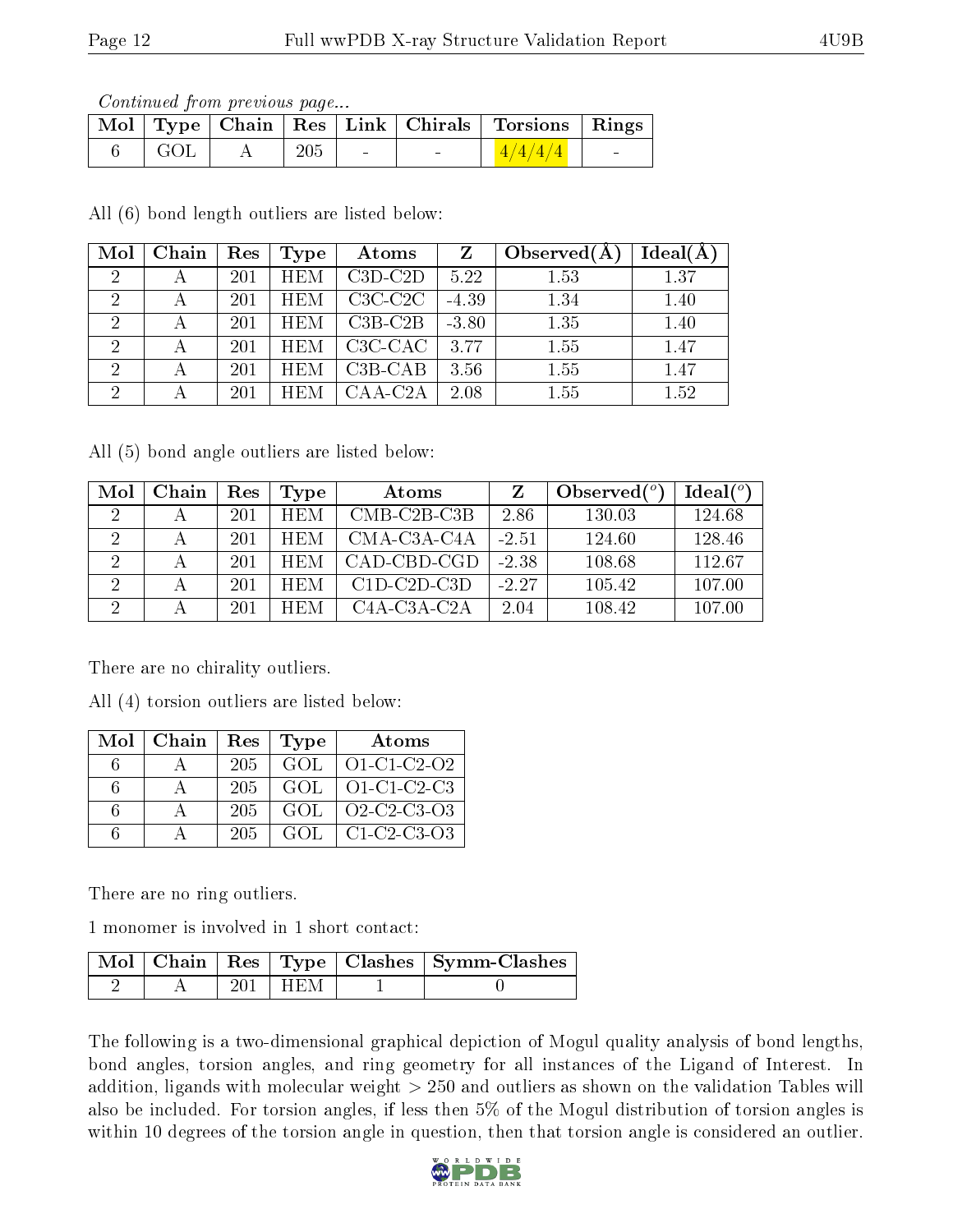Any bond that is central to one or more torsion angles identified as an outlier by Mogul will be highlighted in the graph. For rings, the root-mean-square deviation (RMSD) between the ring in question and similar rings identified by Mogul is calculated over all ring torsion angles. If the average RMSD is greater than 60 degrees and the minimal RMSD between the ring in question and any Mogul-identified rings is also greater than 60 degrees, then that ring is considered an outlier. The outliers are highlighted in purple. The color gray indicates Mogul did not find sufficient equivalents in the CSD to analyse the geometry.



### 5.7 [O](https://www.wwpdb.org/validation/2017/XrayValidationReportHelp#nonstandard_residues_and_ligands)ther polymers  $(i)$

There are no such residues in this entry.

## 5.8 Polymer linkage issues  $(i)$

There are no chain breaks in this entry.

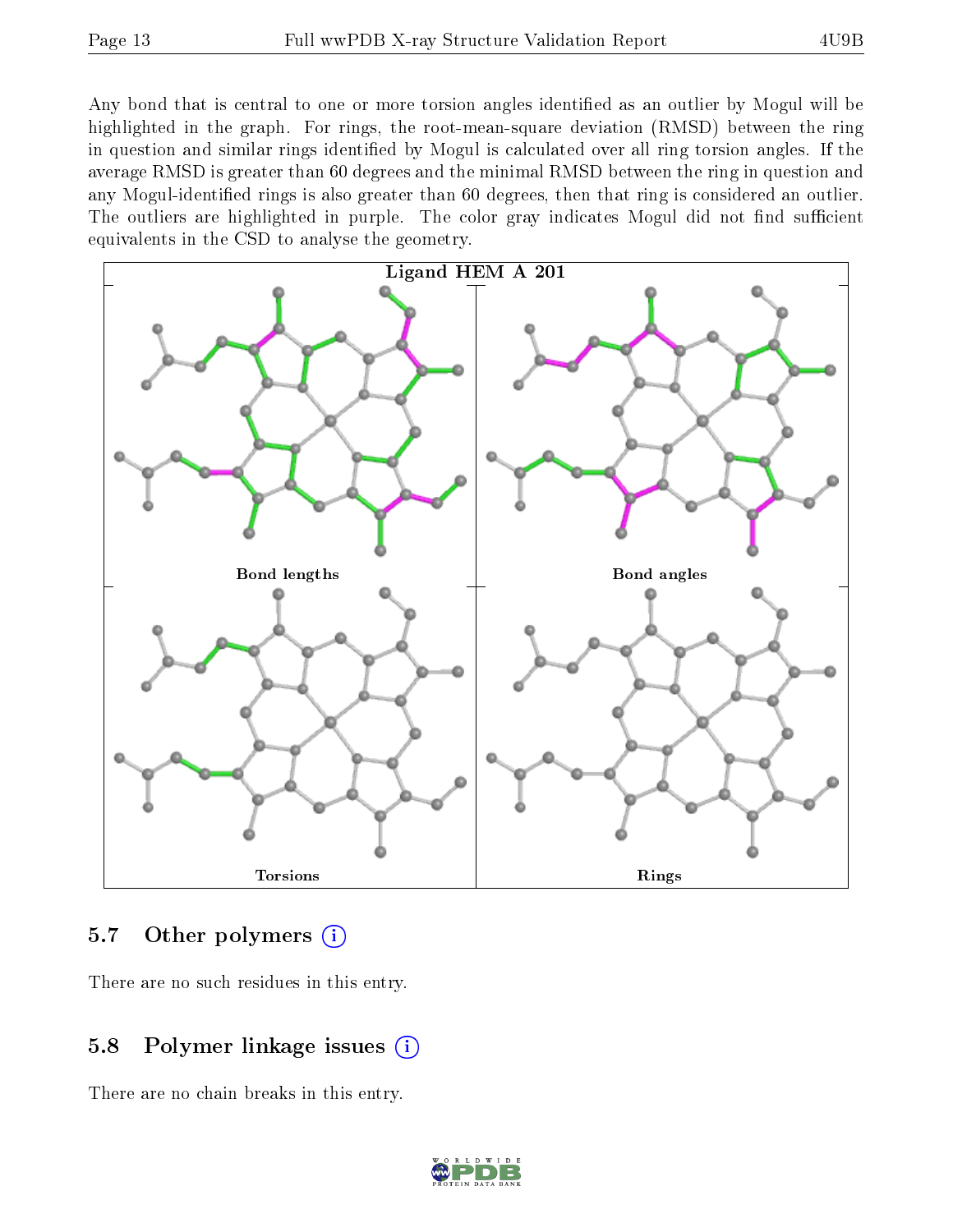## 6 Fit of model and data  $(i)$

## 6.1 Protein, DNA and RNA chains  $(i)$

In the following table, the column labelled  $#RSRZ> 2'$  contains the number (and percentage) of RSRZ outliers, followed by percent RSRZ outliers for the chain as percentile scores relative to all X-ray entries and entries of similar resolution. The OWAB column contains the minimum, median,  $95<sup>th</sup>$  percentile and maximum values of the occupancy-weighted average B-factor per residue. The column labelled ' $Q< 0.9$ ' lists the number of (and percentage) of residues with an average occupancy less than 0.9.

| Mol   Chain | Analysed        | ${ <\hspace{-1.5pt}{\mathrm{RSRZ}} \hspace{-1.5pt}>}$ . | $\rm \#RSRZ{>}2$ | $\vert$ OWAB(Å <sup>2</sup> ) $\vert$ Q<0.9                                                      |  |
|-------------|-----------------|---------------------------------------------------------|------------------|--------------------------------------------------------------------------------------------------|--|
|             | $180/187(96\%)$ | 0.40                                                    |                  | $\begin{array}{ c c c c c c c c } \hline 16 & (8\%) & 9 & 8 & 18, 29, 48, 66 \hline \end{array}$ |  |

All (16) RSRZ outliers are listed below:

| Mol            | ${\rm Chain}$      | Res | Type         | <b>RSRZ</b>      |
|----------------|--------------------|-----|--------------|------------------|
| $\mathbf 1$    | А                  | 180 | <b>ASN</b>   | 5.8              |
| $\mathbf{1}$   | $\bf{A}$           | 14  | <b>VAL</b>   | 5.0              |
| $\mathbf{1}$   | $\overline{A}$     | 16  | $_{\rm GLN}$ | 4.6              |
| $\mathbf{1}$   | $\bf{A}$           | 179 | <b>GLN</b>   | 3.3              |
| $\mathbf{1}$   | $\overline{\rm A}$ | 32  | <b>LYS</b>   | 3.2              |
| $\mathbf 1$    | А                  | 20  | SER          | 3.2              |
| $\mathbf{1}$   | $\overline{A}$     | 17  | <b>CYS</b>   | 3.2              |
| $\mathbf{1}$   | $\overline{A}$     | 89  | ASP          | 3.1              |
| $\mathbf{1}$   | $\boldsymbol{A}$   | 156 | <b>LYS</b>   | 3.1              |
| $\mathbf{1}$   | $\overline{\rm A}$ | 33  | ASP          | $\overline{2.7}$ |
| $\overline{1}$ | $\overline{A}$     | 141 | <b>CYS</b>   | 2.5              |
| $\mathbf{1}$   | А                  | 153 | PHE          | 2.5              |
| $\mathbf 1$    | А                  | 13  | VAL          | 2.5              |
| $\overline{1}$ | $\overline{A}$     | 23  | <b>ASN</b>   | 2.2              |
| $\mathbf{1}$   | $\boldsymbol{A}$   | 154 | GLN          | 2.1              |
| $\overline{1}$ | A                  | 15  | $_{\rm ALA}$ | 2.1              |

### 6.2 Non-standard residues in protein, DNA, RNA chains  $(i)$

There are no non-standard protein/DNA/RNA residues in this entry.

#### 6.3 Carbohydrates (i)

There are no carbohydrates in this entry.

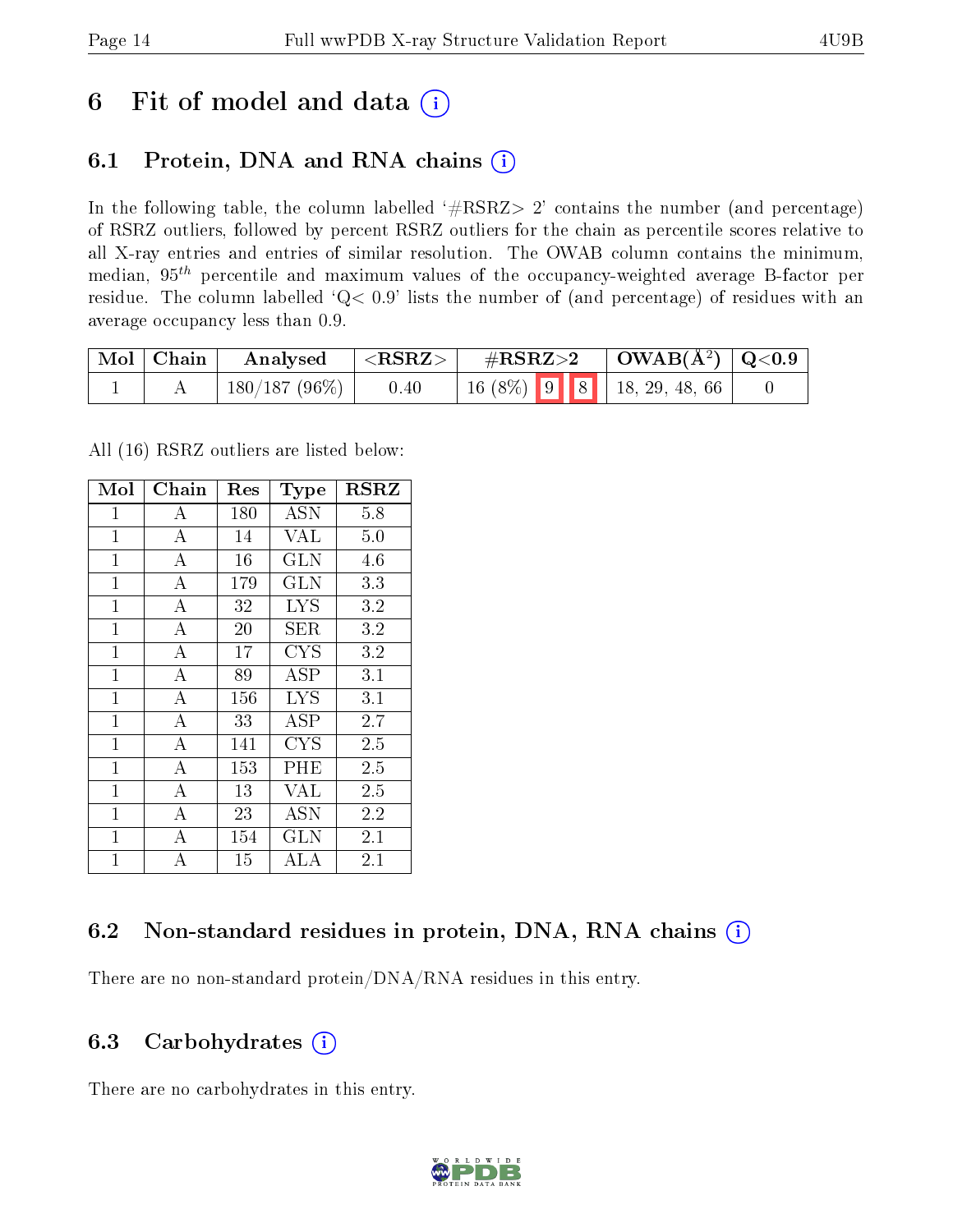### 6.4 Ligands  $(i)$

In the following table, the Atoms column lists the number of modelled atoms in the group and the number defined in the chemical component dictionary. The B-factors column lists the minimum, median,  $95<sup>th</sup>$  percentile and maximum values of B factors of atoms in the group. The column labelled ' $Q< 0.9$ ' lists the number of atoms with occupancy less than 0.9.

| Mol          | Type                        | Chain | Res | Atoms | $_{\rm RSCC}$ | <b>RSR</b> | <b>B</b> -factors( $\AA^2$ ) | $\rm Q\textcolor{black}{<}0.9$ |
|--------------|-----------------------------|-------|-----|-------|---------------|------------|------------------------------|--------------------------------|
|              | GOL                         |       | 205 | 6/6   | 0.78          | 0.19       | 55,67,71,71                  |                                |
| <sup>5</sup> | P <sub>O</sub> <sub>4</sub> |       | 204 | 5/5   | 0.81          | 0.24       | 89,90,90,90                  |                                |
|              | NО                          |       | 202 | 2/2   | 0.97          | 0.13       | 26, 26, 26, 26               |                                |
|              | <b>HEM</b>                  |       | 201 | 43/43 | 0.99          | 0.12       | 16,21,30,41                  |                                |
|              | ΖN                          |       | 203 |       | $1.00\,$      | 0.08       | 20, 20, 20, 20               |                                |

The following is a graphical depiction of the model fit to experimental electron density of all instances of the Ligand of Interest. In addition, ligands with molecular weight  $> 250$  and outliers as shown on the geometry validation Tables will also be included. Each fit is shown from different orientation to approximate a three-dimensional view.